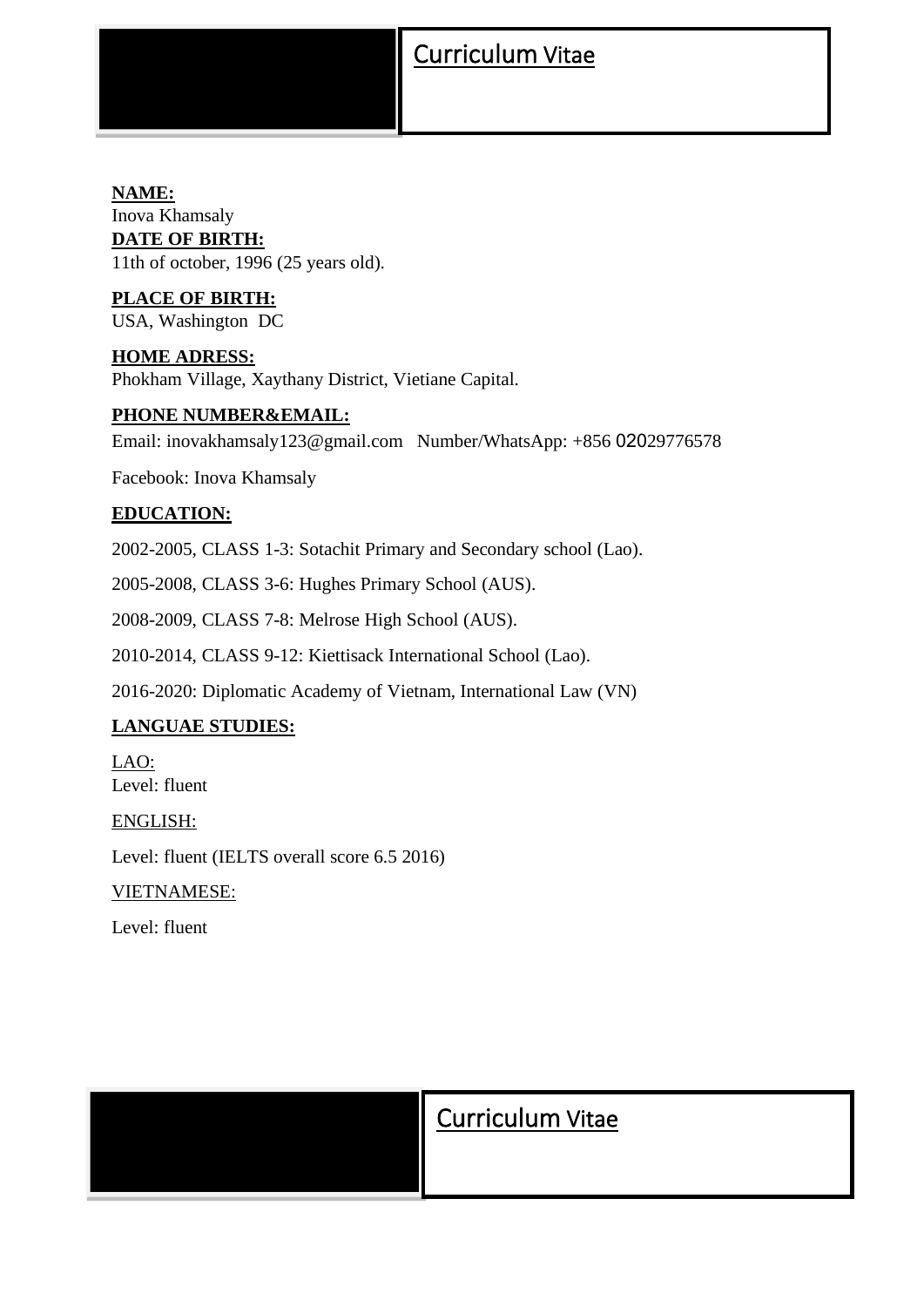### **PARTICIPATED ACTIVITIES AND EVENTS:**

#### 2008-2009:

Melrose high school soccer team (AUS)] Melrose Walt dancing (AUS) Marathon race (AUS)

#### 2010-2011:

KIS Business entrepreneurship: creating a business project (Laos) Wig bazzar school community carnival (Laos) KIS Halloween party, the Haunted house, one of the ghosts (Laos) KIS soccer team (Laos)

#### 2012:

Japanese speech contest (Laos) KIS soccer team (Laos) KIS School puppet Presentation performance (Laos) KIS graduation ceremony performance "we are the world" guitarist (Laos) US Embassy WTO debate contest (Laos)

#### 2014

SEAMEO RECSAM 9<sup>th</sup> regional congress Malaysia competition (Maylasia) KIS year book Manager (Laos)

#### 2016-2020:

Lao student council member, head of Lao student activities in Vietnam (2017-2018) Lao team of the DAV League (soccer) Blood donor to the Blood donor's Club in DAV (2017) **ACHIEVEMENTS and AWARDS:**

# The 9<sup>th</sup> regional congress: search for SEAMEO young scientists (SSYS) 2014:

Certificate of participation Special certificate award for achievement in application of technology in relation to congress theme

University of Cambridge International Examinations, IGCSE: English as a second language grade B, with grade 1 (one) in oral/aural.

IELTS level Academic: 12/3/2015 Test report form number: 14LA000441KHA1004A Score: Listening 7.0 Reading 5.5 Writing 6.0 Speaking 7.0 overall band score 6.5

#### KIS class certificates and awards:

Award of most improved student in science 1 (physics and chemistry) year 10. Award of most improved student in mathematics year 10. Award of most improved student in environmental studies year 10.

|  |  |  |  |  | <b>Curriculum Vitae</b> |  |
|--|--|--|--|--|-------------------------|--|